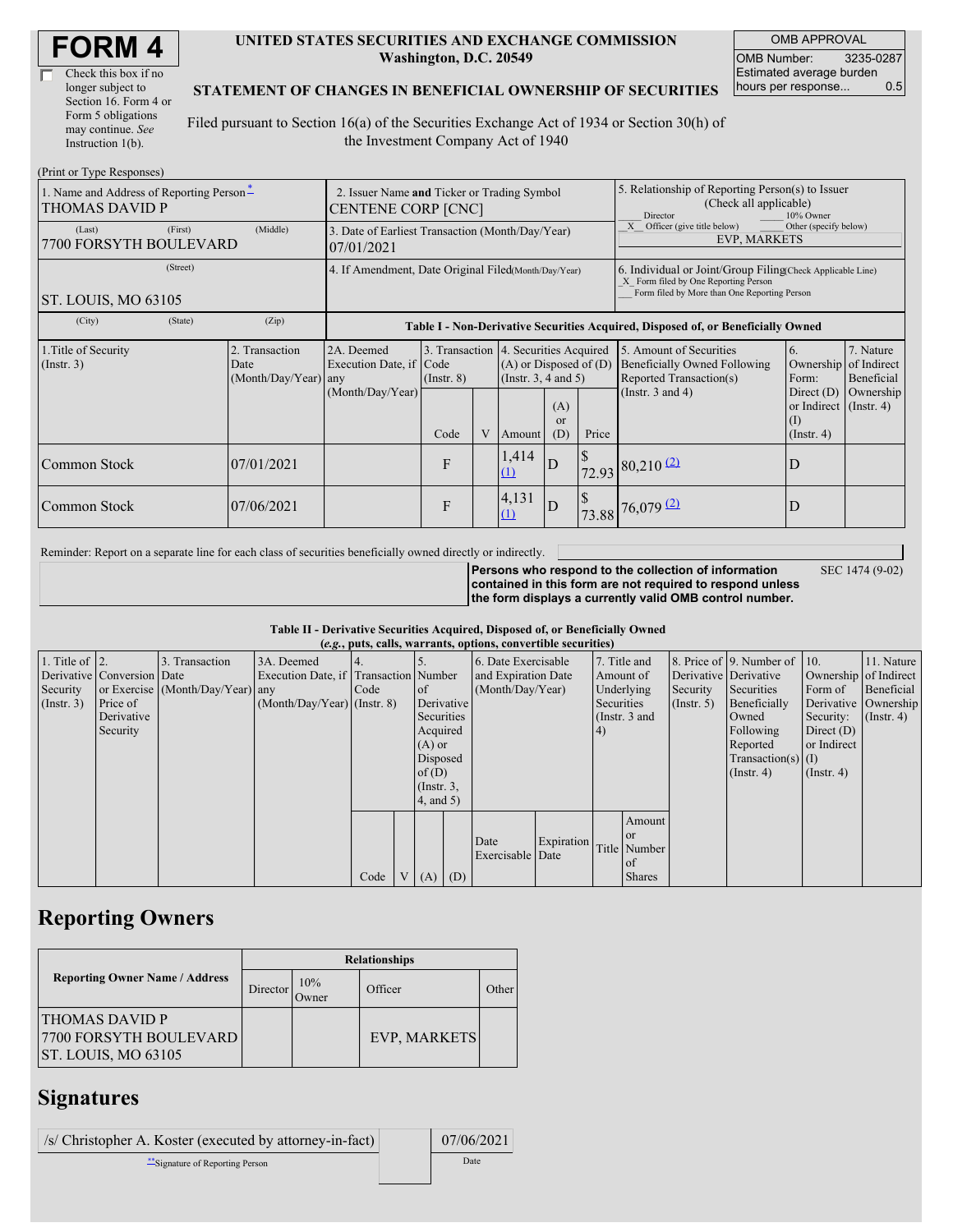# **Explanation of Responses:**

- **\*** If the form is filed by more than one reporting person,*see* Instruction 4(b)(v).
- **\*\*** Intentional misstatements or omissions of facts constitute Federal Criminal Violations. *See* 18 U.S.C. 1001 and 15 U.S.C. 78ff(a).
- **( 1)** Shares withheld for taxes upon vesting of previously reported stock grant.
- **( 2)** As of the last reported transaction on this form, ownership includes 54,706 shares of restricted stock units subject to vesting requirements.

Note: File three copies of this Form, one of which must be manually signed. If space is insufficient, *see* Instruction 6 for procedure.

Potential persons who are to respond to the collection of information contained in this form are not required to respond unless the form displays a currently valid OMB number.